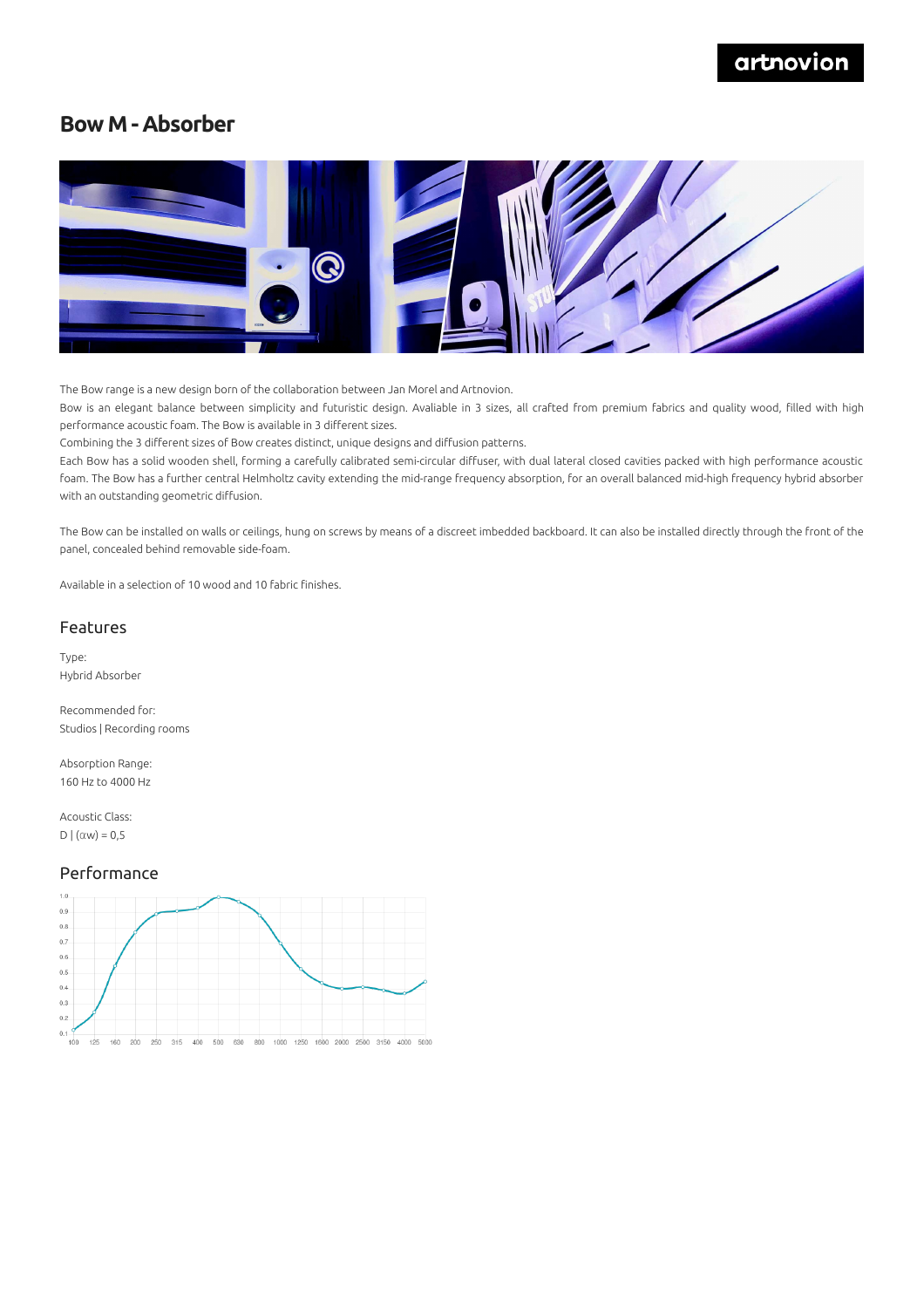# **Dimensions**



## Add-ons

892x148x107mm |2.4 Kg